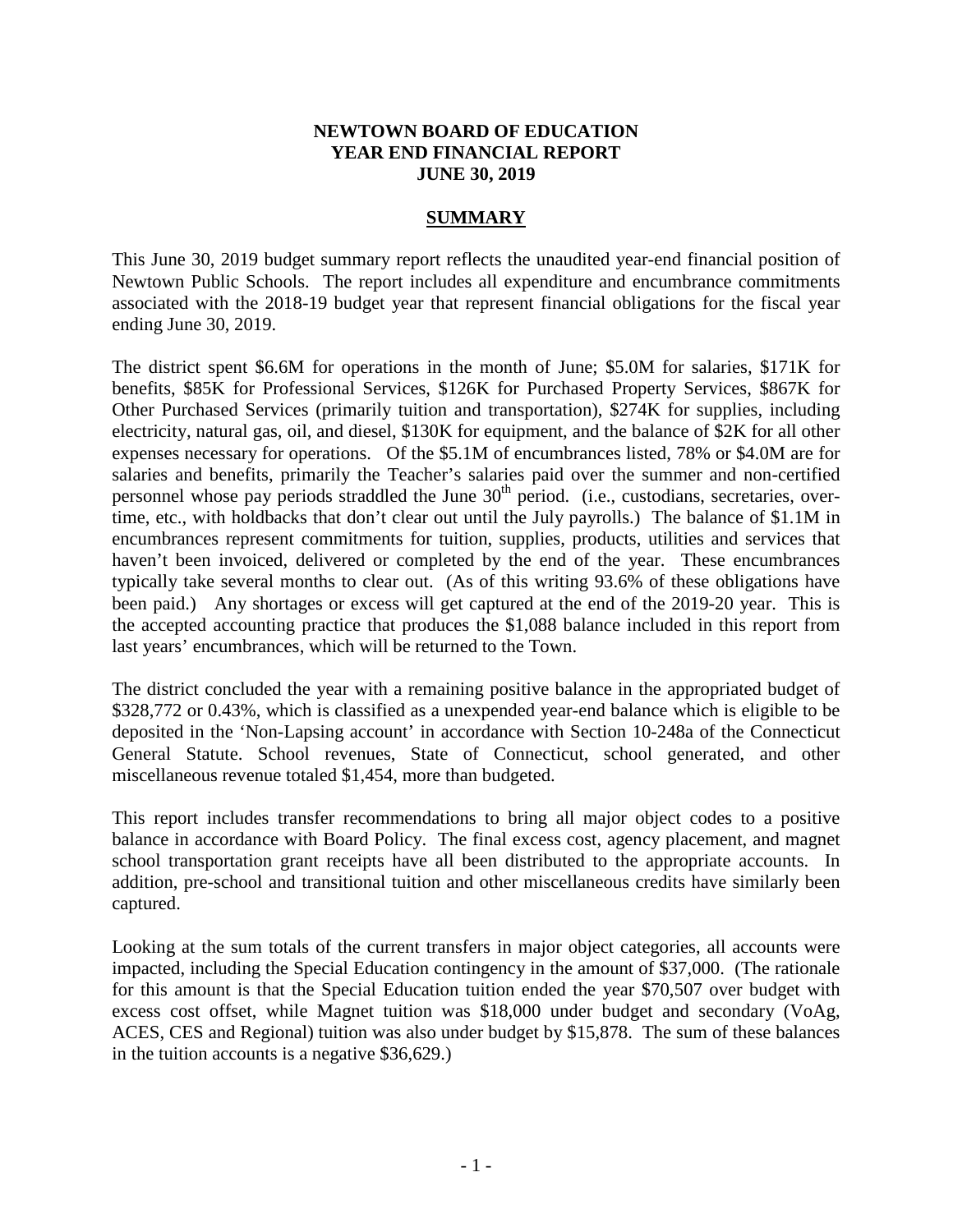Over the course of the year the current transfers combined with the year to date transfers sum out as follows:

| 100 Salaries                      | $(\$55,880)$ |
|-----------------------------------|--------------|
| 200 Employee Benefits             | \$0          |
| <b>300 Professional Services</b>  | $(\$55,330)$ |
| 400 Purchased Property Services   | \$68,550     |
| 500 Other Purchased Services      | $(\$36,016)$ |
| 600 Supplies                      | $(\$45,324)$ |
| 700 Property                      | \$161,000    |
| 800 Miscellaneous                 | $(\$0)$      |
| 900 Special Education Contingency | $(\$37,000)$ |
|                                   |              |

The rationale for prior transfers have been highlighted throughout the year in these monthly financial reports. The final recommended transfers are included in order to bring all major objects to a positive position. The operating guideline is generally to have all sub account object categories to be within \$5,000, plus/minus.

Many other balances of a less sizeable nature are evident and distributed within the attached financial report.

Following the Financial Report is a listing of all the Building & Site Maintenance Projects that have been completed this past year.

Hawley expenses to the Hawley Fund were as follows:

| 1) Sidewalk & handicapped access \$10,000 |          |
|-------------------------------------------|----------|
| 2) Repair/refurbish gym floor             | \$14,655 |
| Total Expenditue                          | \$24,655 |

This leaves a balance of \$22,693 in the fund on June  $30<sup>th</sup>$ .

All accounts were reviewed and purchases scrutinized on a continuing basis to assure a positive financial position.

Providing current financial information to the Board of Education is an established practice that meets the mission and goals of Newtown Board of Education. The fiscal year ended well within the allotted budget.

All these items are unaudited and subject to change.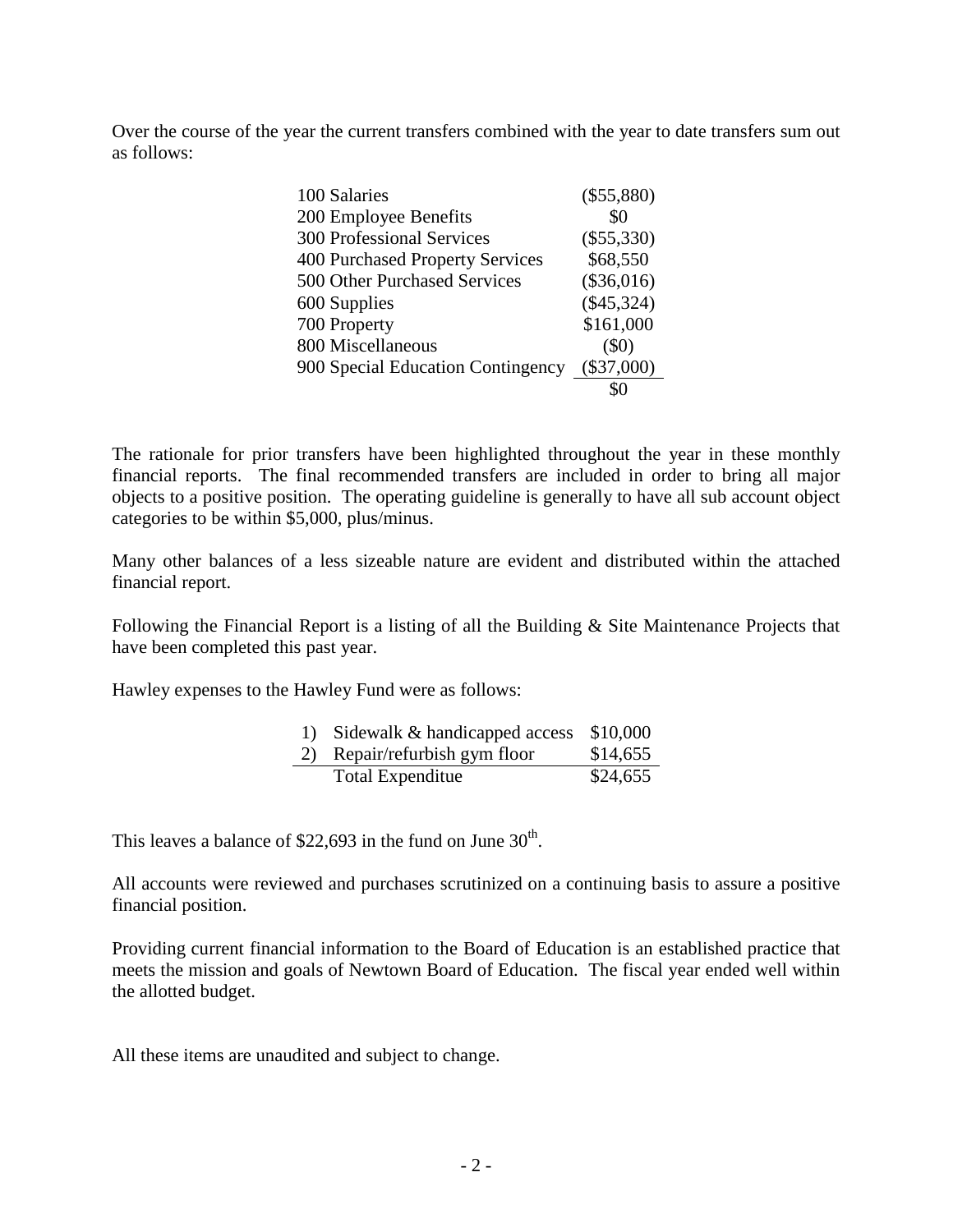## **NEWTOWN PUBLIC SCHOOLS GENERAL FUND EXPENDITURE AND REVENUE BALANCE**

The General Fund account history and school revenue balances over the last several years demonstrates that the Board of Education has managed to provide the required educational opportunities to the students of Newtown while operating within the budget appropriation approved by its citizens.

|          | Unexpended          | <b>Unliquidated Encumbrances</b> | School          |
|----------|---------------------|----------------------------------|-----------------|
| Year-End | <b>Budget Funds</b> | From the Prior Year              | <u>Revenues</u> |
| 6/30/02  | \$23,322            | \$961                            | \$42,482        |
| 6/30/03  | \$32,962            | \$0                              | (\$18,647)      |
| 6/30/04  | \$26,809            | \$4,723                          | $(\$120, 145)$  |
| 6/30/05  | \$9,000             | \$15,387                         | \$130,634       |
| 6/30/06  | \$272,100           | \$27,911                         | \$134,370       |
| 6/30/07  | \$1,474             | \$18,751                         | \$117,800       |
| 6/30/08  | \$7,688             | \$1,233                          | \$15,485        |
| 6/30/09  | \$7,773             | \$432                            | \$51,263        |
| 6/30/10  | \$155,762           | \$12,696                         | $(\$88,921)$    |
| 6/30/11  | \$58,670            | \$74,159                         | \$8,659         |
| 6/30/12  | \$38,167            | \$33,959                         | \$101,024       |
| 6/30/13  | \$6,035             | \$222                            | \$51,767        |
| 6/30/14  | \$47,185            | \$12,195                         | \$6,236         |
| 6/30/15  | \$12,909            | \$16,345                         | $(\$21,056)$    |
| 6/30/16  | \$2,533             | \$2,286                          | \$323,260       |
| 6/30/17  | \$97,942            | \$947                            | $(\$128,840)$   |
| 6/30/18  | \$276,038           | \$22,632                         | $(\$389,075)$   |
| 6/30/19  | \$328,772           | \$1,088                          | \$1,454         |

Ronald J. Bienkowski Director of Business August 16, 2019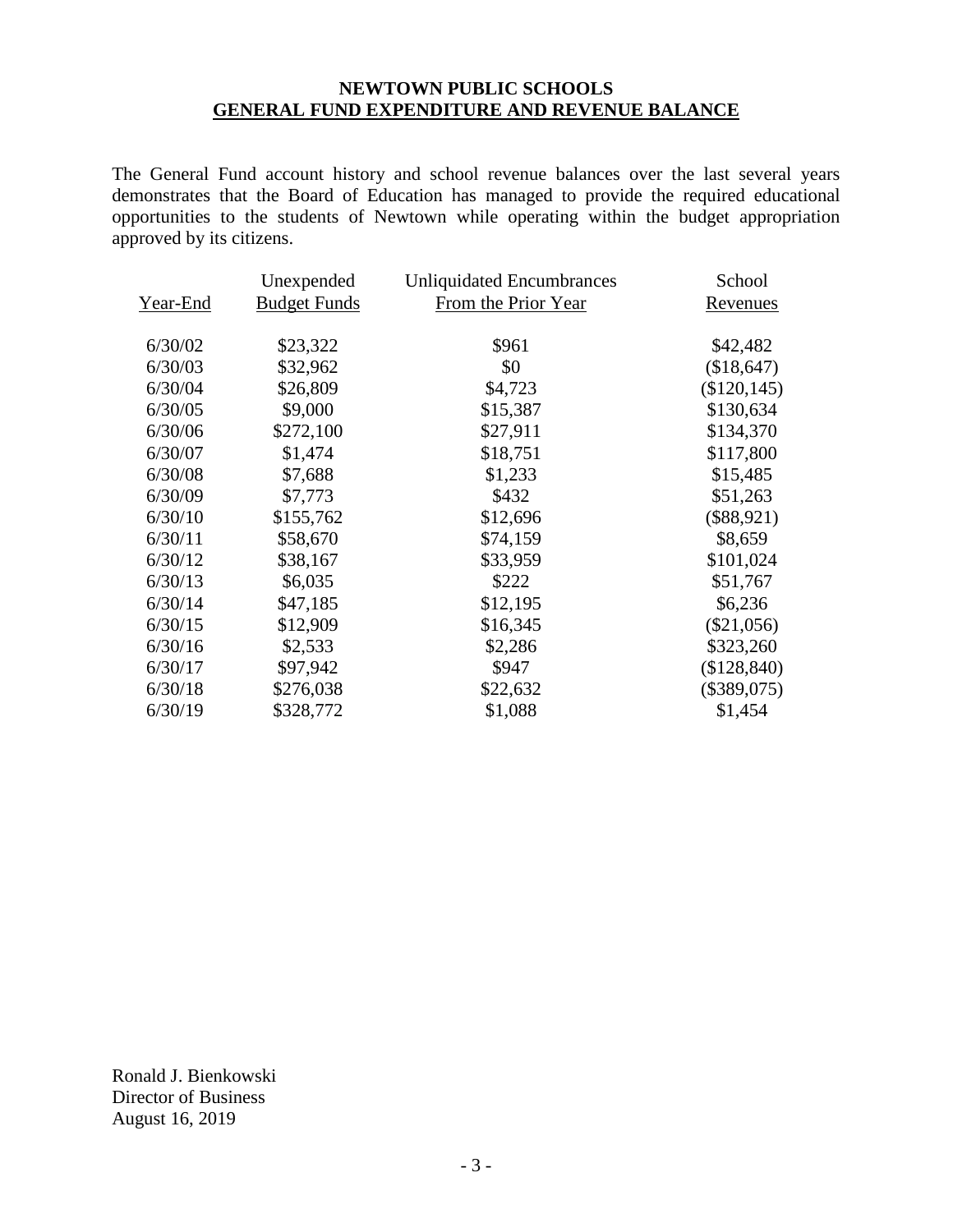## **TERMS AND DEFINITIONS**

The Newtown Board of Education's Monthly Financial Report provides summary financial information in the following areas:

- Object Code a service or commodity obtained as the result of a specific expenditure defined by eight categories: Salaries, Employee Benefits, Professional Services, Purchased Property Services, Other Purchased Services, Supplies, Property, and Miscellaneous.
- Expense Category further defines the type of expense by Object Code
- Expended 2017-18 audited expenditures from the prior fiscal year (for comparison purposes)
- Approved Budget indicates a town approved financial plan used by the school district to achieve its goals and objectives.
- YTD Transfers identified specific cross object codes requiring adjustments to provide adequate funding for the fiscal period. This includes all transfers made to date.
- Current Transfers identifies the recommended cross object codes for current month action. (None)
- Current Budget adjusts the Approved Budget calculating adjustments  $(+)$  or  $-)$  to the identified object codes.
- Year-To-Date Expended indicates the actual amount of cumulative expenditures processed by the school district through the month-end date indicated on the monthly budget summary report.
- Encumbered indicates approved financial obligations of the school district as a result of employee salary contracts, purchasing agreements, purchase orders, or other identified obligations not processed for payment by the date indicated on the monthly budget summary report.
- Balance calculates object code account balances subtracting expenditures and encumbrances from the current budget amount indicating accounts with unobligated balances or shortages.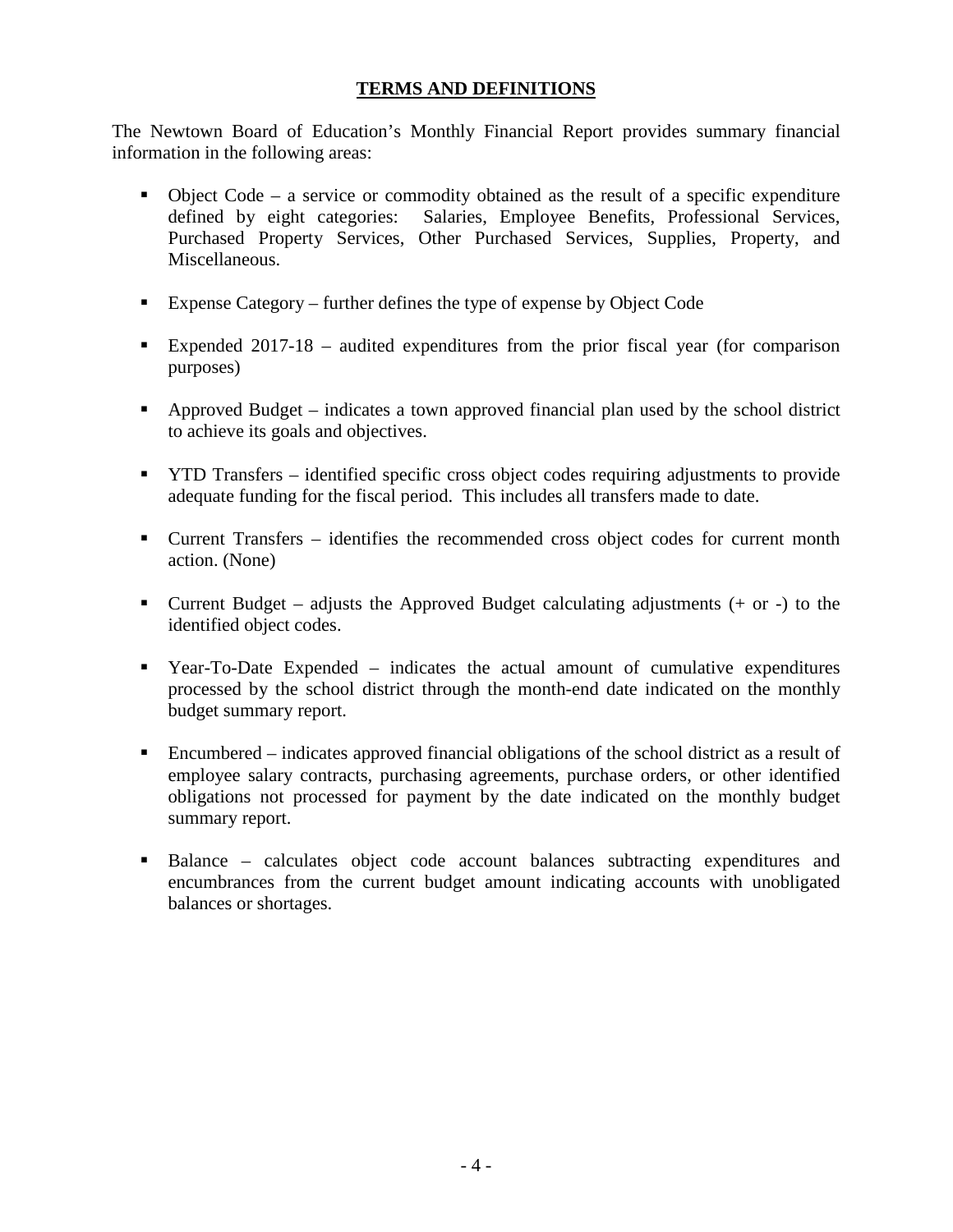The monthly budget summary report also provides financial information on the State of Connecticut grant reimbursement programs (Excess Cost and Agency Placement Grants and Magnet Grant Transportation). These reimbursement grants/programs are used to supplement local school district budget programs as follows:

Excess Cost Grant – (Current Formula) this State of Connecticut reimbursement grant is used to support local school districts for education costs of identified special education students whose annual education costs exceed local prior year per pupil expenditure by  $4\frac{1}{2}$ . Students placed by the Department of Child and Family Services (DCF) are reimbursed after the school district has met the prior year's per pupil expenditure. School districts report these costs annually in December and March of each fiscal year. State of Connecticut grant calculations are determined by reimbursing eligible costs (60%-100%) based on the SDE grant allocation and all other town submittals.

Magnet Transportation Grant – provides reimbursement of \$1,300 for local students attending approved Magnet school programs. The budgeted grant is \$52,700 for this year.

The last portion of the monthly budget summary reports school generated revenue that are anticipated revenue to the Town of Newtown. Fees and charges include:

- Local Tuition amounts the board receives from non-residents who pay tuition to attend Newtown schools. Primarily from staff members.
- High school fees for parking permits.
- Miscellaneous fees, which constitute refunds, rebates, prior year claims, etc.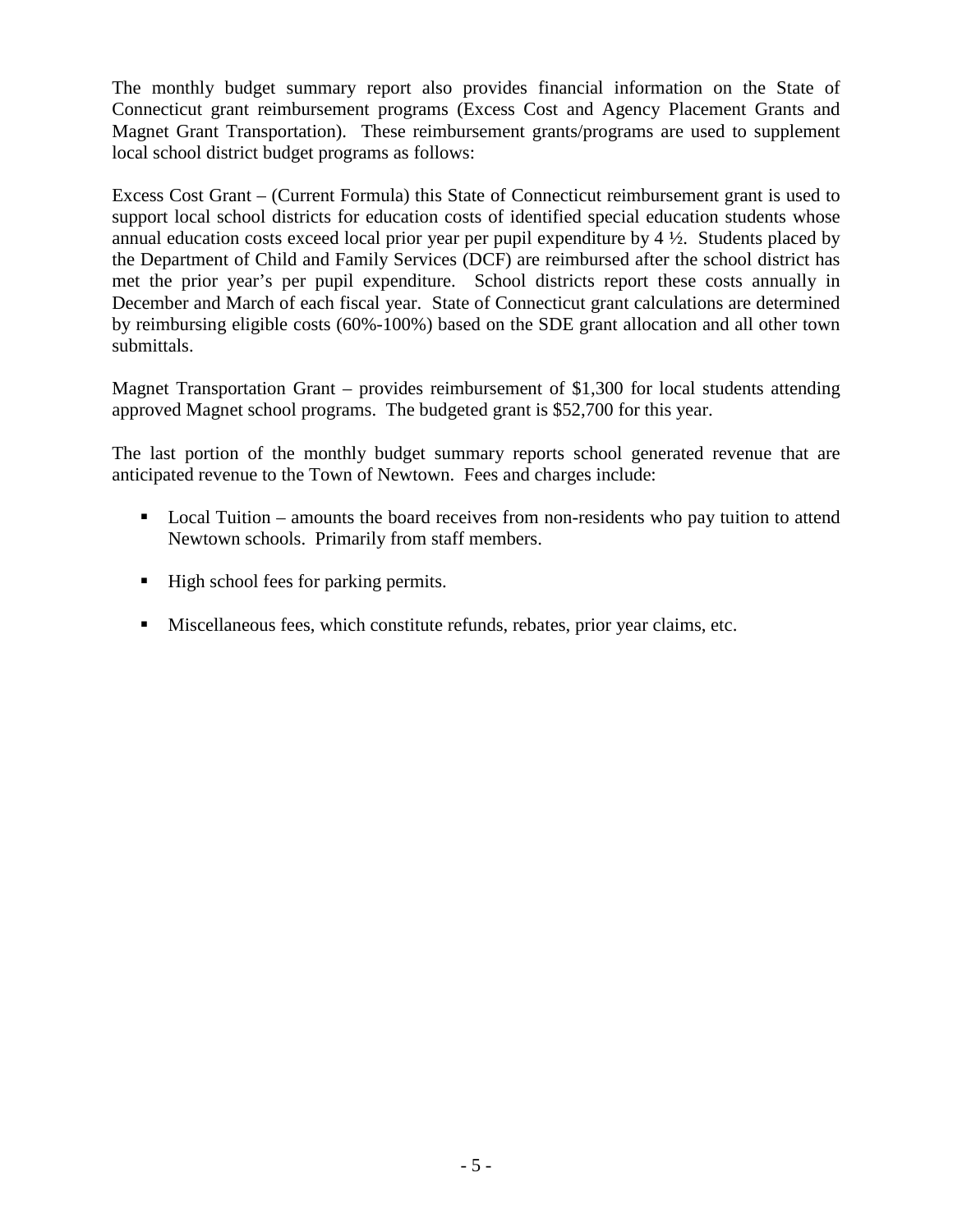## 2018-19 BUDGET SUMMARY REPORT

FOR THE MONTH ENDING - JUNE 30, 2019

| <b>OBJECT</b><br>CODE | <b>EXPENSE CATEGORY</b>         |              | <b>EXPENDED</b><br>2017 - 2018 |                          | 2018-19<br><b>APPROVED</b><br><b>BUDGET</b> | <b>YTD</b><br><b>TRANSFERS</b><br>$2018 - 2019$ |        | <b>CURRENT</b><br><b>TRANSFERS</b> | <b>CURRENT</b><br><b>BUDGET</b> |     | <b>YTD</b><br><b>EXPENDITURE ENCUMBERED</b> |        |              |              | <b>BALANCE</b> |
|-----------------------|---------------------------------|--------------|--------------------------------|--------------------------|---------------------------------------------|-------------------------------------------------|--------|------------------------------------|---------------------------------|-----|---------------------------------------------|--------|--------------|--------------|----------------|
|                       | <b>GENERAL FUND BUDGET</b>      |              |                                |                          |                                             |                                                 |        |                                    |                                 |     |                                             |        |              |              |                |
| 100                   | <b>SALARIES</b>                 | $\mathbb{S}$ | $46,681,657$ \$                |                          | 48,352,266 \$                               | $(51,880)$ \$                                   |        | $(4,000)$ \$                       | 48,296,386 \$                   |     | 44,072,795 \$                               |        | 3,970,197 \$ |              | 253,394        |
| 200                   | <b>EMPLOYEE BENEFITS</b>        | \$           | 11,604,603                     | $\overline{\phantom{a}}$ | 11,165,964 \$                               |                                                 | $-$ \$ | - \$                               | 11,165,964 \$                   |     | 11,054,605 \$                               |        | 111,283 \$   |              | 76             |
| 300                   | <b>PROFESSIONAL SERVICES</b>    | \$           | 860,328 \$                     |                          | 823,818 \$                                  | 8,670 \$                                        |        | $(64,000)$ \$                      | 768,488 \$                      |     | 726,002 \$                                  |        | 41,552 \$    |              | 934            |
| 400                   | <b>PURCHASED PROPERTY SERV.</b> | \$           | $1,876,912$ \$                 |                          | 2,175,147 \$                                | 5,550 \$                                        |        | 63,000 \$                          | 2,243,697 \$                    |     | 2,120,533 \$                                |        | 122,778 \$   |              | 387            |
| 500                   | <b>OTHER PURCHASED SERVICES</b> | \$           | 8,922,509                      | $\overline{1}$           | 8,939,787 \$                                | 33,984 \$                                       |        | $(70,000)$ \$                      | 8,903,771 \$                    |     | 8,628,491 \$                                |        | 273,111 \$   |              | 2,169          |
| 600                   | <b>SUPPLIES</b>                 | \$           |                                |                          | 3,831,795 \$                                | 3,676 \$                                        |        | $(49,000)$ \$                      | 3,786,471 \$                    |     | 3,479,998 \$                                |        | 304,440 \$   |              | 2,033          |
| 700                   | <b>PROPERTY</b>                 | \$           | 556,785                        | l S                      | 596,247 \$                                  |                                                 | $-$ \$ | 161,000 \$                         | 757,247 \$                      |     | 463,337 \$                                  |        | 293,469 \$   |              | 441            |
| 800                   | <b>MISCELLANEOUS</b>            | $\mathbb{S}$ | 60,808                         | l \$                     | 69,207 \$                                   |                                                 | $-$ \$ | $-$ \$                             | 69,207 \$                       |     | 62,869 \$                                   |        |              | $-$ \$       | 6,338          |
| 910                   | <b>SPECIAL ED CONTINGENCY</b>   | $\mathbb{S}$ |                                | l Si                     | $100,000$ \$                                |                                                 | $-$ \$ | $(37,000)$ \$                      | 63,000 \$                       |     |                                             | $-$ \$ |              | $-$ \$       | 63,000         |
|                       | TOTAL GENERAL FUND BUDGET       | - \$         | 74,064,636 \$                  |                          | 76,054,231 \$                               |                                                 | $-$ \$ | $-$ \$                             | 76,054,231 \$                   |     | 70,608,629 \$                               |        | 5,116,830 \$ |              | 328,772        |
| 900                   | <b>TRANSFER NON-LAPSING</b>     | $\mathbb{S}$ | 276,038                        | S                        |                                             |                                                 |        |                                    |                                 |     |                                             |        |              | $\mathbb{S}$ | 328,772        |
|                       | <b>GRAND TOTAL</b>              | S.           | 74,340,674 \$                  |                          | 76,054,231 \$                               |                                                 | $-$ \$ | - \$                               | 76,054,231                      | - S | 70,608,629                                  | - \$   | 5,116,830 \$ |              |                |

*(Audited)* \$ (6,631,911) May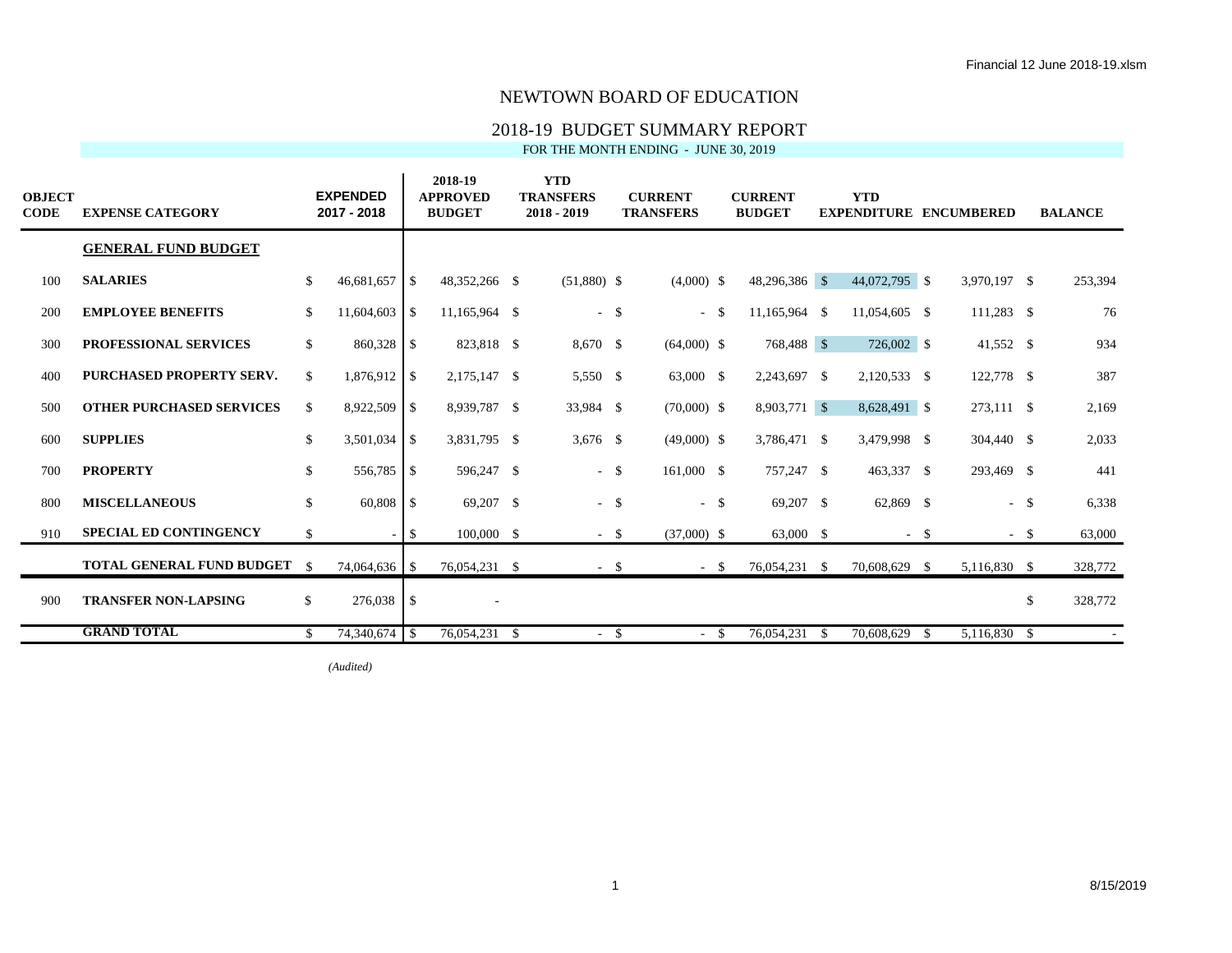## 2018-19 BUDGET SUMMARY REPORT

| <b>OBJECT</b><br>CODE | <b>EXPENSE CATEGORY</b>                     |              | <b>EXPENDED</b><br>2017 - 2018 |                | 2018-19<br><b>APPROVED</b><br><b>BUDGET</b> |      | <b>YTD</b><br><b>TRANSFERS</b><br>2018 - 2019 |              | <b>CURRENT</b><br><b>TRANSFERS</b> | <b>CURRENT</b><br><b>BUDGET</b> | <b>YTD</b>      | <b>EXPENDITURE ENCUMBERED</b> |        | <b>BALANCE</b> |
|-----------------------|---------------------------------------------|--------------|--------------------------------|----------------|---------------------------------------------|------|-----------------------------------------------|--------------|------------------------------------|---------------------------------|-----------------|-------------------------------|--------|----------------|
| 100                   | <b>SALARIES</b>                             |              |                                |                |                                             |      |                                               |              |                                    |                                 |                 |                               |        |                |
|                       | <b>Administrative Salaries</b>              | \$           | 3,589,381                      | <b>S</b>       | 3,927,185 \$                                |      |                                               | -S           | $-$ \$                             | 3,927,185 \$                    | 3,874,629 \$    | 51,824 \$                     |        | 732            |
|                       | Teachers & Specialists Salaries             | \$           | 30,286,831                     | l \$           | 30,663,134 \$                               |      | $(30,000)$ \$                                 |              | - \$                               | 30,633,134 \$                   | 27, 121, 717 \$ | 3,481,063 \$                  |        | 30,354         |
|                       | Early Retirement                            | $\mathbb{S}$ | 32,000                         | l \$           | $40,000$ \$                                 |      |                                               | $-$ \$       | $-$ \$                             | 40,000 \$                       | 40,000 \$       | $\sim$                        | -\$    |                |
|                       | Continuing Ed./Summer School                | \$           | 88,754                         | l \$           | 93,428 \$                                   |      |                                               | $-$ \$       | $-$ \$                             | 93,428 \$                       | 86,437 \$       | $2,890$ \$                    |        | 4,101          |
|                       | Homebound & Tutors Salaries                 | $\mathbb{S}$ | 133,352                        | l \$           | 218,868 \$                                  |      |                                               | $-$ \$       | $-$ \$                             | 218,868 \$                      | 148,829 \$      | $2,066$ \$                    |        | 67,973         |
|                       | <b>Certified Substitutes</b>                | \$           | 585,384 \$                     |                | 665,815 \$                                  |      | $(13,963)$ \$                                 |              | $(19,000)$ \$                      | 632,852 \$                      | 629,852 \$      |                               | $-$ \$ | 3,000          |
|                       | Coaching/Activities                         | \$.          | 580,835                        | l s            | 618,223 \$                                  |      |                                               | $-$ \$       | $3,000$ \$                         | 621,223 \$                      | 621,521 \$      |                               | $-$ \$ | (298)          |
|                       | Staff & Program Development                 | \$           | 175,766                        | 1 S            | 224,173 \$                                  |      | $(10,000)$ \$                                 |              | $12,000$ \$                        | 226,173 \$                      | 159,086 \$      | $67,139$ \$                   |        | (52)           |
|                       | <b>CERTIFIED SALARIES</b>                   | \$           | 35,472,303                     | l \$           | 36,450,826 \$                               |      | $(53,963)$ \$                                 |              | $(4,000)$ \$                       | 36,392,863 \$                   | 32,682,071 \$   | 3,604,982 \$                  |        | 105,810        |
|                       | Supervisors/Technology Salaries             | $\mathbb{S}$ | 737,247                        | l \$           | 920,240 \$                                  |      |                                               | $-$ \$       | $(37,000)$ \$                      | 883,240 \$                      | 862,144 \$      | 17,754 \$                     |        | 3,342          |
|                       | Clerical & Secretarial salaries             | \$           | 2,175,395                      | l \$           | 2,276,982 \$                                |      |                                               | $\mathbb{S}$ | $-$ \$                             | 2,276,982 \$                    | 2,193,955 \$    | 67,625 \$                     |        | 15,402         |
|                       | <b>Educational Assistants</b>               | \$           | 2,404,167                      | l \$           | 2,538,989 \$                                |      | 59,053 \$                                     |              | $-$ \$                             | 2,598,042 \$                    | 2,576,478 \$    | 899 \$                        |        | 20,665         |
|                       | Nurses & Medical advisors                   | \$           | 734,835                        | $\overline{1}$ | 740,251 \$                                  |      |                                               | $-$ \$       | $-$ \$                             | 740,251 \$                      | 631,922 \$      | $102,611$ \$                  |        | 5,717          |
|                       | Custodial & Maint Salaries                  | $\mathbb{S}$ | 3,034,637                      | l \$           | 3,121,867                                   | -\$  |                                               | $-$ \$       | $-$ \$                             | 3,121,867 \$                    | 2,989,399 \$    | $126,915$ \$                  |        | 5,553          |
|                       | Non Certified Adj & Bus Drivers salaries \$ |              | 24,888 \$                      |                | 68,670 \$                                   |      | $(56,970)$ \$                                 |              | $-$ \$                             | 11,700 \$                       | $12,745$ \$     |                               | $-$ \$ | (1,045)        |
|                       | Career/Job salaries                         | \$           | 84,244 \$                      |                | 74,790 \$                                   |      |                                               | $-$ \$       | $-$ \$                             | 74,790 \$                       | 48,376 \$       |                               | $-$ \$ | 26,414         |
|                       | Special Education Svcs Salaries             | \$           | 1,084,834 \$                   |                | 1,228,405 \$                                |      |                                               | $-$ \$       | $-$ \$                             | 1,228,405 \$                    | $1,136,949$ \$  | 35,476 \$                     |        | 55,980         |
|                       | Attendance & Security Salaries              | \$           | 570,324 \$                     |                | 591,639                                     | - \$ |                                               | $-$ \$       | $-$ \$                             | 591,639 \$                      | 580,193 \$      | 340 \$                        |        | 11,106         |
|                       | Extra Work - Non-Cert                       | \$           | $91,741$ \\$                   |                | 107,869                                     | - \$ |                                               | $-$ \$       | $-$ \$                             | 107,869 \$                      | 93,633 \$       | 10,851 \$                     |        | 3,385          |
|                       | Custodial & Maint. Overtime                 | \$           | 234,510 \$                     |                | 199,738 \$                                  |      |                                               | $-$ \$       | 30,000 \$                          | 229,738 \$                      | 226,734 \$      | $2,081$ \$                    |        | 923            |
|                       | Civic activities/Park & Rec                 | \$           |                                |                | 32,000 \$                                   |      |                                               | $-$ \$       | $7,000$ \$                         | 39,000 \$                       | 38,196 \$       | 662 \$                        |        | 142            |
|                       | NON-CERTIFIED SALARIES                      | $\mathbb{S}$ | $11,209,354$ \$                |                | 11,901,440 \$                               |      | $2,083$ \$                                    |              | $-$ \$                             | 11,903,523 \$                   | 11,390,724 \$   | 365,215 \$                    |        | 147,584        |
|                       | <b>SUBTOTAL SALARIES</b>                    | \$           | 46,681,657                     | $\overline{1}$ | 48,352,266 \$                               |      | $(51,880)$ \$                                 |              | $(4,000)$ \$                       | 48,296,386 \$                   | 44,072,795 \$   | 3,970,197 \$                  |        | 253,394        |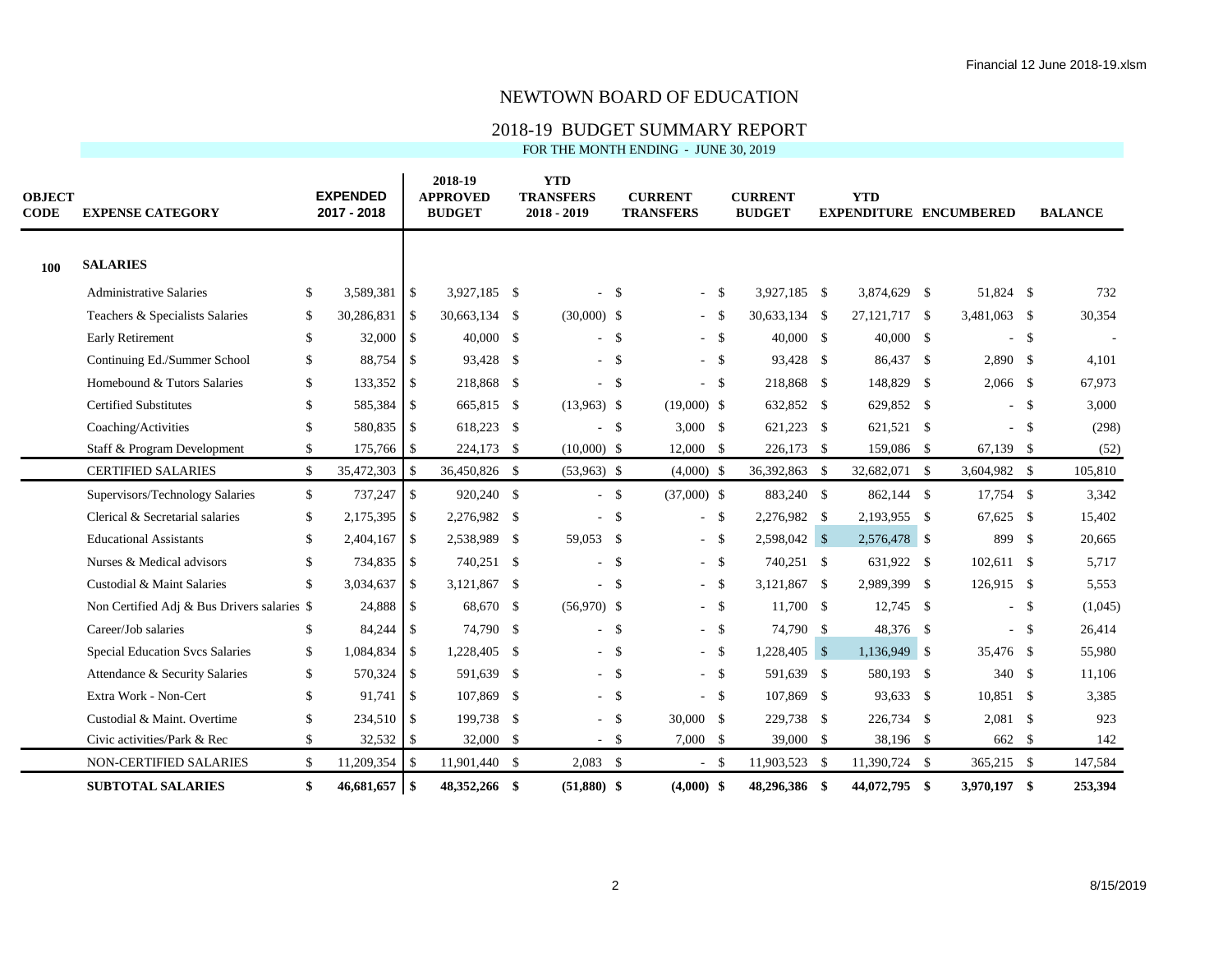## 2018-19 BUDGET SUMMARY REPORT

| <b>OBJECT</b><br><b>CODE</b> | <b>EXPENSE CATEGORY</b>              |               | <b>EXPENDED</b><br>2017 - 2018 |                               |               |      |            |              | 2018-19<br><b>APPROVED</b><br><b>BUDGET</b> |          | <b>YTD</b><br><b>TRANSFERS</b><br>$2018 - 2019$ |     | <b>CURRENT</b><br><b>TRANSFERS</b> |      | <b>CURRENT</b><br><b>BUDGET</b> |              | <b>YTD</b> |  | <b>EXPENDITURE ENCUMBERED</b> |  | <b>BALANCE</b> |
|------------------------------|--------------------------------------|---------------|--------------------------------|-------------------------------|---------------|------|------------|--------------|---------------------------------------------|----------|-------------------------------------------------|-----|------------------------------------|------|---------------------------------|--------------|------------|--|-------------------------------|--|----------------|
| <b>200</b>                   | <b>EMPLOYEE BENEFITS</b>             |               |                                |                               |               |      |            |              |                                             |          |                                                 |     |                                    |      |                                 |              |            |  |                               |  |                |
|                              | Medical & Dental Expenses            | \$            | 8,829,256 \$                   |                               | 8,183,967 \$  |      |            | $-$ \$       | $(4,000)$ \$                                |          | 8,179,967 \$                                    |     | 8,179,572 \$                       |      | 250S                            |              | 145        |  |                               |  |                |
|                              | Life Insurance                       | $\mathbb{S}$  | 85,000                         | $\overline{\phantom{a}}$      | 87,134 \$     |      |            | $-$ \$       |                                             | <b>S</b> | 87,134 \$                                       |     | 84,680 \$                          |      | $\overline{\phantom{0}}$        | $\mathbb{S}$ | 2,454      |  |                               |  |                |
|                              | FICA & Medicare                      | $\mathbb{S}$  | 1,454,800                      | $\overline{\phantom{a}}$      | 1,514,790 \$  |      |            | $-$ \$       | $(14,000)$ \$                               |          | 1,500,790 \$                                    |     | 1,414,242 \$                       |      | 85,673 \$                       |              | 875        |  |                               |  |                |
|                              | Pensions                             | \$            | 683,223                        | $\overline{\phantom{a}}$      | 775,643       | - \$ |            | $-$ \$       | 34,000 \$                                   |          | 809,643 \$                                      |     | 805,732 \$                         |      | $3,960$ \$                      |              | (49)       |  |                               |  |                |
|                              | Unemployment & Employee Assist.      | \$            | 53,823                         | $\overline{\phantom{a}}$      | 87,000 \$     |      |            | $-$ \$       | $(27,000)$ \$                               |          | 60,000 \$                                       |     | 38,458 \$                          |      | 21,400 \$                       |              | 142        |  |                               |  |                |
|                              | <b>Workers Compensation</b>          | \$            | 498,501                        | $\overline{1}$                | 517,430 \$    |      |            | $-$ \$       | $11,000$ \$                                 |          | 528,430 \$                                      |     | 531,920                            | - \$ | $\sim$                          | $\mathbb{S}$ | (3,490)    |  |                               |  |                |
|                              | <b>SUBTOTAL EMPLOYEE BENEFITS \$</b> |               | 11,604,603                     | <b>S</b>                      | 11,165,964 \$ |      |            | $-$ \$       |                                             | - \$     | 11,165,964 \$                                   |     | 11,054,605 \$                      |      | 111,283 \$                      |              | 76         |  |                               |  |                |
| 300                          | PROFESSIONAL SERVICES                |               |                                |                               |               |      |            |              |                                             |          |                                                 |     |                                    |      |                                 |              |            |  |                               |  |                |
|                              | <b>Professional Services</b>         | $\mathbb{S}$  | 665,344 \$                     |                               | 615,047 \$    |      |            | $-$ \$       | $(40,000)$ \$                               |          | 575,047 \$                                      |     | 536,374 \$                         |      | 38,379 \$                       |              | 294        |  |                               |  |                |
|                              | Professional Educational Ser.        | \$.           | 194,984                        | $\overline{\phantom{a}}$ s    | 208,771 \$    |      | 8,670 \$   |              | $(24,000)$ \$                               |          | 193,441 \$                                      |     | 189,627                            | -\$  | $3,173$ \$                      |              | 641        |  |                               |  |                |
|                              | <b>SUBTOTAL PROFESSIONAL SVCS \$</b> |               | 860,328                        | -S                            | 823,818 \$    |      | $8,670$ \$ |              | $(64,000)$ \$                               |          | 768,488 \$                                      |     | 726,002 \$                         |      | 41,552 \$                       |              | 934        |  |                               |  |                |
| 400                          | <b>PURCHASED PROPERTY SVCS</b>       |               |                                |                               |               |      |            |              |                                             |          |                                                 |     |                                    |      |                                 |              |            |  |                               |  |                |
|                              | Buildings & Grounds Services         | \$            | 707,757                        | $\overline{\phantom{a}}$      | 697,600 \$    |      |            | $-$ \$       | $(3,000)$ \$                                |          | 694,600 \$                                      |     | 683,754 \$                         |      | $10,755$ \$                     |              | 91         |  |                               |  |                |
|                              | Utility Services - Water & Sewer     | $\mathbb{S}$  | 140,819                        | $\overline{\phantom{a}}$      | 137,650 \$    |      |            | $-$ \$       | $(5,000)$ \$                                |          | 132,650 \$                                      |     | 124,562 \$                         |      | 8,108 \$                        |              | (19)       |  |                               |  |                |
|                              | Building, Site & Emergency Repairs   | \$            | 490,220                        | $\overline{\phantom{a}}$      | 460,850 \$    |      |            | $-$ \$       | 89,000 \$                                   |          | 549,850 \$                                      |     | 496,899                            | -\$  | 53,890 \$                       |              | (940)      |  |                               |  |                |
|                              | <b>Equipment Repairs</b>             | \$            | 248,481                        | $\overline{1}$                | 313,324 \$    |      |            | $-$ \$       | $(12,000)$ \$                               |          | 301,324 \$                                      |     | 268,955 \$                         |      | 32,003 \$                       |              | 366        |  |                               |  |                |
|                              | Rentals - Building & Equipment       | \$            | 265,862                        | $\overline{\phantom{a}}$ 1 \$ | 272,923       | - \$ | 5,550 \$   |              | $(6,000)$ \$                                |          | 272,473 \$                                      |     | 271,749                            | - \$ | $\overline{a}$                  | $\mathbb{S}$ | 724        |  |                               |  |                |
|                              | Building & Site Improvements         | $\mathcal{S}$ | 23,773                         | $\vert$ \$                    | 292,800 \$    |      | $\sim$     | $\mathbb{S}$ |                                             | $-$ \$   | 292,800 \$                                      |     | 274,613 \$                         |      | 18,022 \$                       |              | 165        |  |                               |  |                |
|                              | <b>SUBTOTAL PUR. PROPERTY SER.</b>   | - \$          | $1,876,912$ \$                 |                               | 2,175,147 \$  |      | 5,550      | -\$          | 63,000                                      | -\$      | 2,243,697                                       | -\$ | $2,120,533$ \$                     |      | 122,778 \$                      |              | 387        |  |                               |  |                |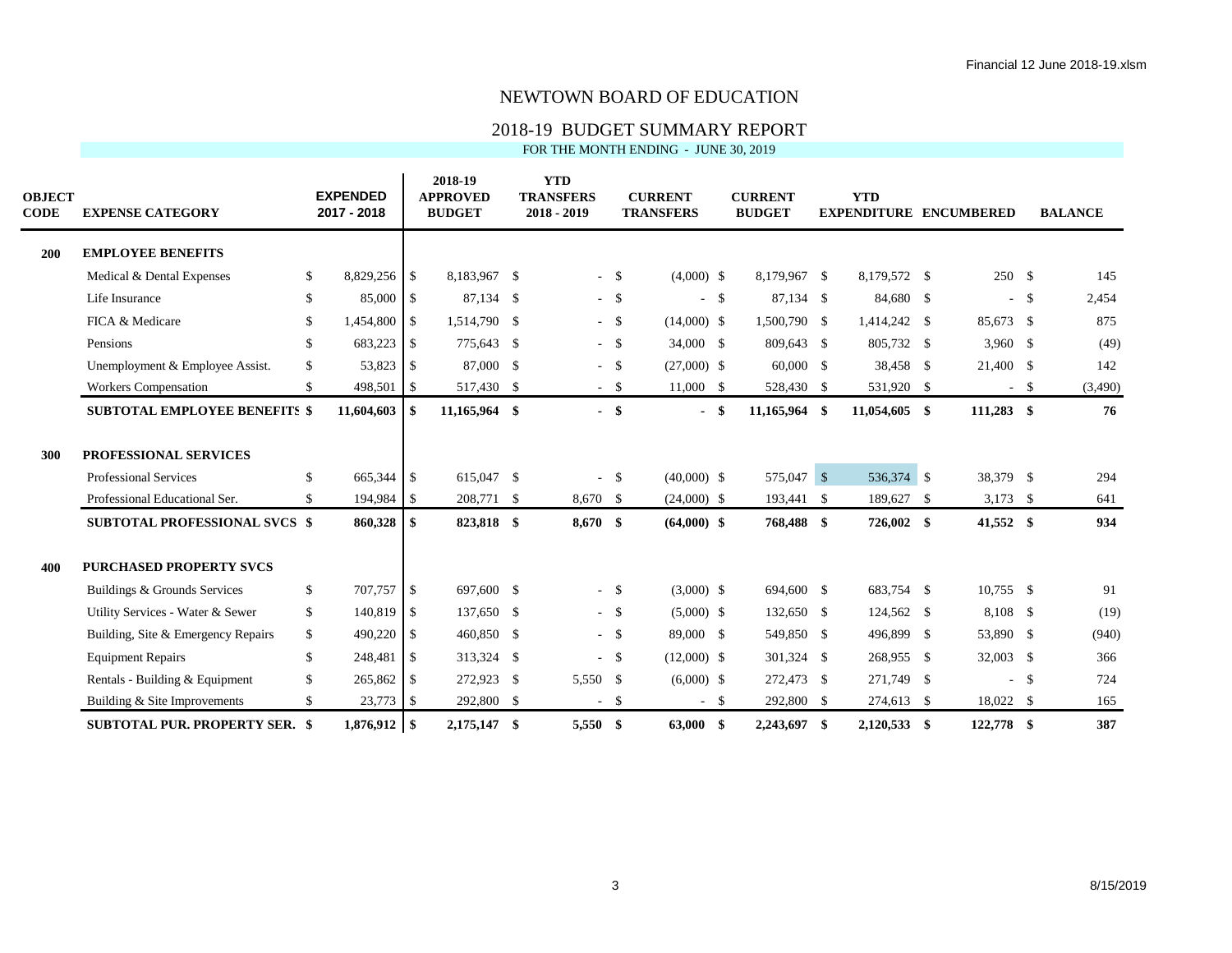## 2018-19 BUDGET SUMMARY REPORT

| <b>OBJECT</b><br><b>CODE</b> | <b>EXPENSE CATEGORY</b>              |              | <b>EXPENDED</b><br>2017 - 2018 |                |                |               |                |              |               |        | 2018-19<br><b>APPROVED</b><br><b>BUDGET</b> |  | <b>YTD</b><br><b>TRANSFERS</b><br>$2018 - 2019$ |            | <b>CURRENT</b><br><b>TRANSFERS</b> |         | <b>CURRENT</b><br><b>BUDGET</b> |  | <b>YTD</b><br><b>EXPENDITURE ENCUMBERED</b> |  |  | <b>BALANCE</b> |
|------------------------------|--------------------------------------|--------------|--------------------------------|----------------|----------------|---------------|----------------|--------------|---------------|--------|---------------------------------------------|--|-------------------------------------------------|------------|------------------------------------|---------|---------------------------------|--|---------------------------------------------|--|--|----------------|
| 500                          | <b>OTHER PURCHASED SERVICES</b>      |              |                                |                |                |               |                |              |               |        |                                             |  |                                                 |            |                                    |         |                                 |  |                                             |  |  |                |
|                              | <b>Contracted Services</b>           | \$           | 570,837 \$                     |                | 621,207 \$     |               | 9,534 \$       |              | $(11,000)$ \$ |        | 619,741 \$                                  |  | 587,463 \$                                      | 31,843 \$  |                                    | 435     |                                 |  |                                             |  |  |                |
|                              | <b>Transportation Services</b>       | \$           | $4,091,115$ \$                 |                | 4,341,927 \$   |               | $(100,000)$ \$ |              | $(61,000)$ \$ |        | 4,180,927 \$                                |  | 4,113,520 \$                                    | 67,372 \$  |                                    | 35      |                                 |  |                                             |  |  |                |
|                              | Insurance - Property & Liability     | \$           | 410,691                        | $\vert$ \$     | 409,907 \$     |               | $(5,550)$ \$   |              | $(4,000)$ \$  |        | 400,357 \$                                  |  | 400,457 \$                                      |            | $-$ \$                             | (100)   |                                 |  |                                             |  |  |                |
|                              | Communications                       | \$           | 159,176 \$                     |                | 156,649 \$     |               |                | $-$ \$       | $(16,000)$ \$ |        | 140,649 \$                                  |  | 137,731 \$                                      | 2,506 \$   |                                    | 412     |                                 |  |                                             |  |  |                |
|                              | <b>Printing Services</b>             | $\mathbb{S}$ | 27,387                         | $\overline{1}$ | 33,020 \$      |               | $\sim$         | $\mathbb{S}$ | $-$ \$        |        | 33,020 \$                                   |  | 23,418 \$                                       | 8,696 \$   |                                    | 906     |                                 |  |                                             |  |  |                |
|                              | Tuition - Out of District            | \$           |                                |                | $3,164,101$ \$ |               | $130,000$ \$   |              | $37,000$ \$   |        | 3,331,101 \$                                |  | $3,171,229$ \$                                  | 159,501 \$ |                                    | 371     |                                 |  |                                             |  |  |                |
|                              | Student Travel & Staff Mileage       | \$           | 208,537 \$                     |                | 212,976 \$     |               |                | $-$ \$       | $(15,000)$ \$ |        | 197,976 \$                                  |  | 194,672 \$                                      | $3,194$ \$ |                                    | 110     |                                 |  |                                             |  |  |                |
|                              | <b>SUBTOTAL OTHER PURCHASED S \$</b> |              | 8,922,509 \$                   |                | 8,939,787 \$   |               | 33,984 \$      |              | $(70,000)$ \$ |        | 8,903,771 \$                                |  | 8,628,491 \$                                    | 273,111 \$ |                                    | 2,169   |                                 |  |                                             |  |  |                |
| 600                          | <b>SUPPLIES</b>                      |              |                                |                |                |               |                |              |               |        |                                             |  |                                                 |            |                                    |         |                                 |  |                                             |  |  |                |
|                              | Instructional & Library Supplies     | \$           | 767,673 \$                     |                | 835,997 \$     |               | $4,486$ \$     |              | 44,000 \$     |        | 884,483 \$                                  |  | 809,895 \$                                      | 75,471 \$  |                                    | (883)   |                                 |  |                                             |  |  |                |
|                              | Software, Medical & Office Sup.      | \$           | 140,088 \$                     |                | 188,341        | <sup>\$</sup> |                | $-$ \$       |               | $-$ \$ | 188,341 \$                                  |  | 159,264 \$                                      | 30,091 \$  |                                    | (1,015) |                                 |  |                                             |  |  |                |
|                              | <b>Plant Supplies</b>                | $\mathbb{S}$ | 404,991 \$                     |                | 375,000 \$     |               |                | $-$ \$       | $(8,000)$ \$  |        | 367,000 \$                                  |  | 312,932 \$                                      | 53,719 \$  |                                    | 349     |                                 |  |                                             |  |  |                |
|                              | Electric                             | \$           | 1,305,141                      | $\overline{1}$ | 1,498,260 \$   |               |                | $-$ \$       | $(65,000)$ \$ |        | 1,433,260 \$                                |  | 1,329,165 \$                                    | 104,297 \$ |                                    | (202)   |                                 |  |                                             |  |  |                |
|                              | Propane & Natural Gas                | \$           | 304,459 \$                     |                | 430,300        | <b>S</b>      |                | $-$ \$       |               | $-$ \$ | 430,300 \$                                  |  | 409,558 \$                                      | 17,001 \$  |                                    | 3,741   |                                 |  |                                             |  |  |                |
|                              | Fuel Oil                             | \$           | 321,179 \$                     |                | 108,860 \$     |               |                | $-$ \$       | $(11,000)$ \$ |        | 97,860 \$                                   |  | 85,122 \$                                       | 12,676 \$  |                                    | 62      |                                 |  |                                             |  |  |                |
|                              | Fuel For Vehicles & Equip.           | \$           | $231,624$ \$                   |                | 254,618 \$     |               |                | $-$ \$       | $(9,000)$ \$  |        | 245,618 \$                                  |  | 239,586 \$                                      | $6,526$ \$ |                                    | (495)   |                                 |  |                                             |  |  |                |
|                              | <b>Textbooks</b>                     | \$           | 25,880 \$                      |                | 140,419 \$     |               | $(810)$ \$     |              | $-$ \$        |        | 139,609 \$                                  |  | 134,476 \$                                      | $4,657$ \$ |                                    | 476     |                                 |  |                                             |  |  |                |
|                              | <b>SUBTOTAL SUPPLIES</b>             | \$           |                                |                | 3.831.795 \$   |               | $3,676$ \$     |              | $(49,000)$ \$ |        | 3,786,471 \$                                |  | 3,479,998 \$                                    | 304,440 \$ |                                    | 2,033   |                                 |  |                                             |  |  |                |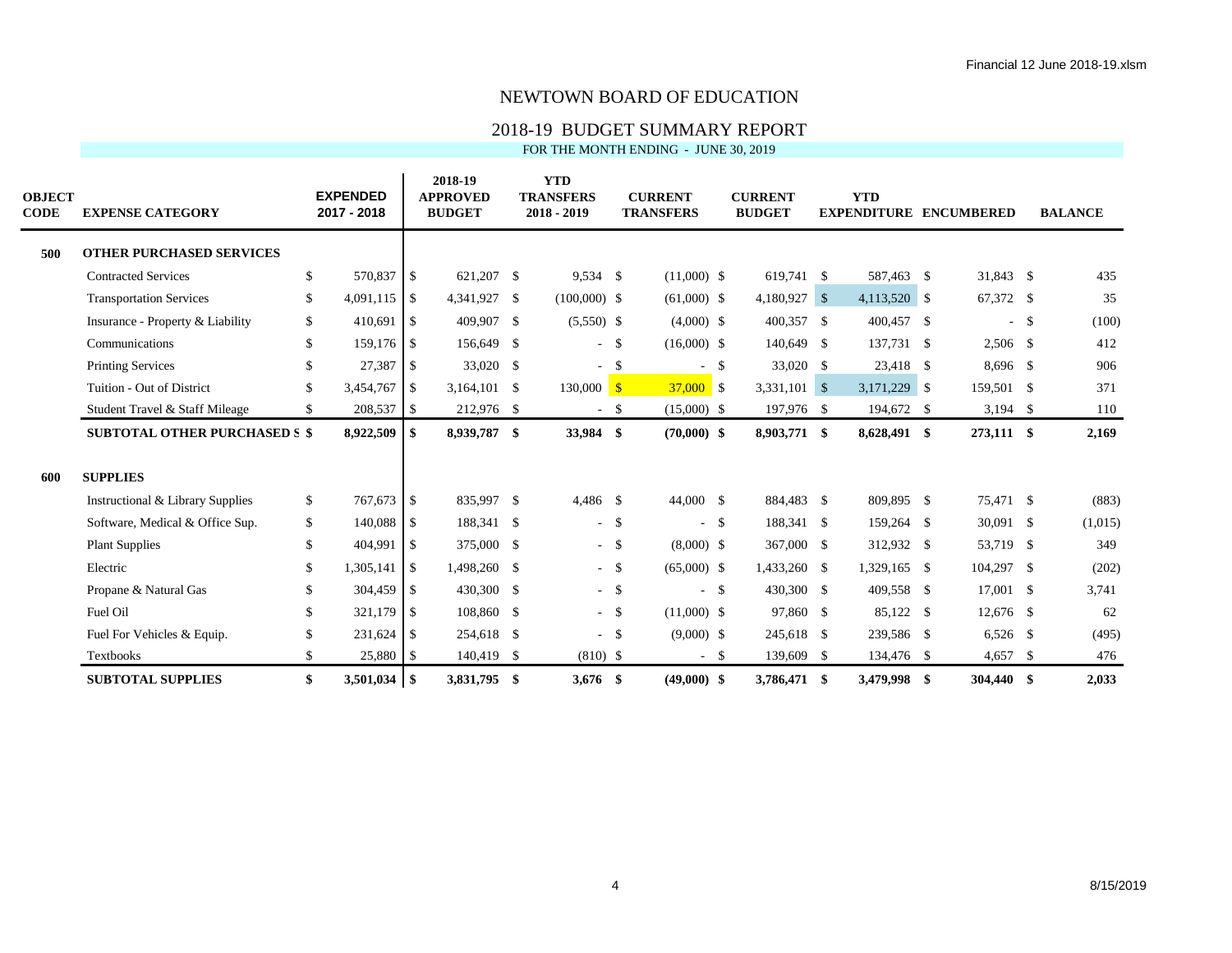### 2018-19 BUDGET SUMMARY REPORT

FOR THE MONTH ENDING - JUNE 30, 2019

| <b>OBJECT</b><br>CODE | <b>EXPENSE CATEGORY</b>       |              | <b>EXPENDED</b><br>2017 - 2018 |          | 2018-19<br><b>APPROVED</b><br><b>BUDGET</b> |        | <b>YTD</b><br><b>TRANSFERS</b><br>$2018 - 2019$ |        | <b>CURRENT</b><br><b>TRANSFERS</b> |        | <b>CURRENT</b><br><b>BUDGET</b> |        | <b>YTD</b><br><b>EXPENDITURE</b> |        | <b>ENCUMBERED</b> |        | <b>BALANCE</b> |
|-----------------------|-------------------------------|--------------|--------------------------------|----------|---------------------------------------------|--------|-------------------------------------------------|--------|------------------------------------|--------|---------------------------------|--------|----------------------------------|--------|-------------------|--------|----------------|
| 700                   | <b>PROPERTY</b>               |              |                                |          |                                             |        |                                                 |        |                                    |        |                                 |        |                                  |        |                   |        |                |
|                       | Capital Improvements (Sewers) | \$           |                                | - \$     |                                             | $-$ \$ |                                                 | $-$ \$ |                                    | $-$ \$ |                                 | $-$ \$ |                                  | $-$ \$ | $-$ \$            |        |                |
|                       | <b>Technology Equipment</b>   | $\mathbb{S}$ | 547,585                        | l \$     | 550,000 \$                                  |        |                                                 | $-$ \$ | $26,000 \quad$ \$                  |        | 576,000 \$                      |        | 330,923 \$                       |        | 245,259 \$        |        | (182)          |
|                       | Other Equipment               |              | 9,200                          | l S      | 46,247                                      | -S     |                                                 | $-$ \$ | 135,000 \$                         |        | 181,247 \$                      |        | 132,413 \$                       |        | $48,210$ \$       |        | 623            |
|                       | <b>SUBTOTAL PROPERTY</b>      | \$           | 556,785                        | l SS     | 596,247 \$                                  |        |                                                 | $-$ \$ | $161,000$ \$                       |        | 757,247 \$                      |        | 463,337 \$                       |        | 293,469 \$        |        | 441            |
| 800                   | <b>MISCELLANEOUS</b>          |              |                                |          |                                             |        |                                                 |        |                                    |        |                                 |        |                                  |        |                   |        |                |
|                       | Memberships                   | \$           | 60,808                         |          | 69,207 \$                                   |        |                                                 | $-$ \$ |                                    | $-$ \$ | $69,207$ \$                     |        | $62,869$ \$                      |        |                   | $-$ \$ | 6,338          |
|                       | <b>SUBTOTAL MISCELLANEOUS</b> | \$           | 60,808                         |          | 69,207                                      | -\$    | $\sim$                                          | S,     |                                    | $-$ \$ | $69,207$ \$                     |        | 62,869                           | - \$   | $\sim$            | -\$    | 6,338          |
| 910                   | <b>SPECIAL ED CONTINGENCY</b> | \$           | $\blacksquare$                 | <b>S</b> | $100,000$ \$                                |        |                                                 | - 8    | $(37,000)$ \$                      |        | $63,000$ \$                     |        |                                  | - \$   | $-$ \$            |        | 63,000         |
|                       | <b>TOTAL LOCAL BUDGET</b>     | \$           | 74,064,636   \$                |          | 76,054,231 \$                               |        |                                                 | - \$   |                                    | - \$   | 76,054,231 \$                   |        | 70,608,629                       | - \$   | 5,116,830 \$      |        | 328,772        |

*(Audited)*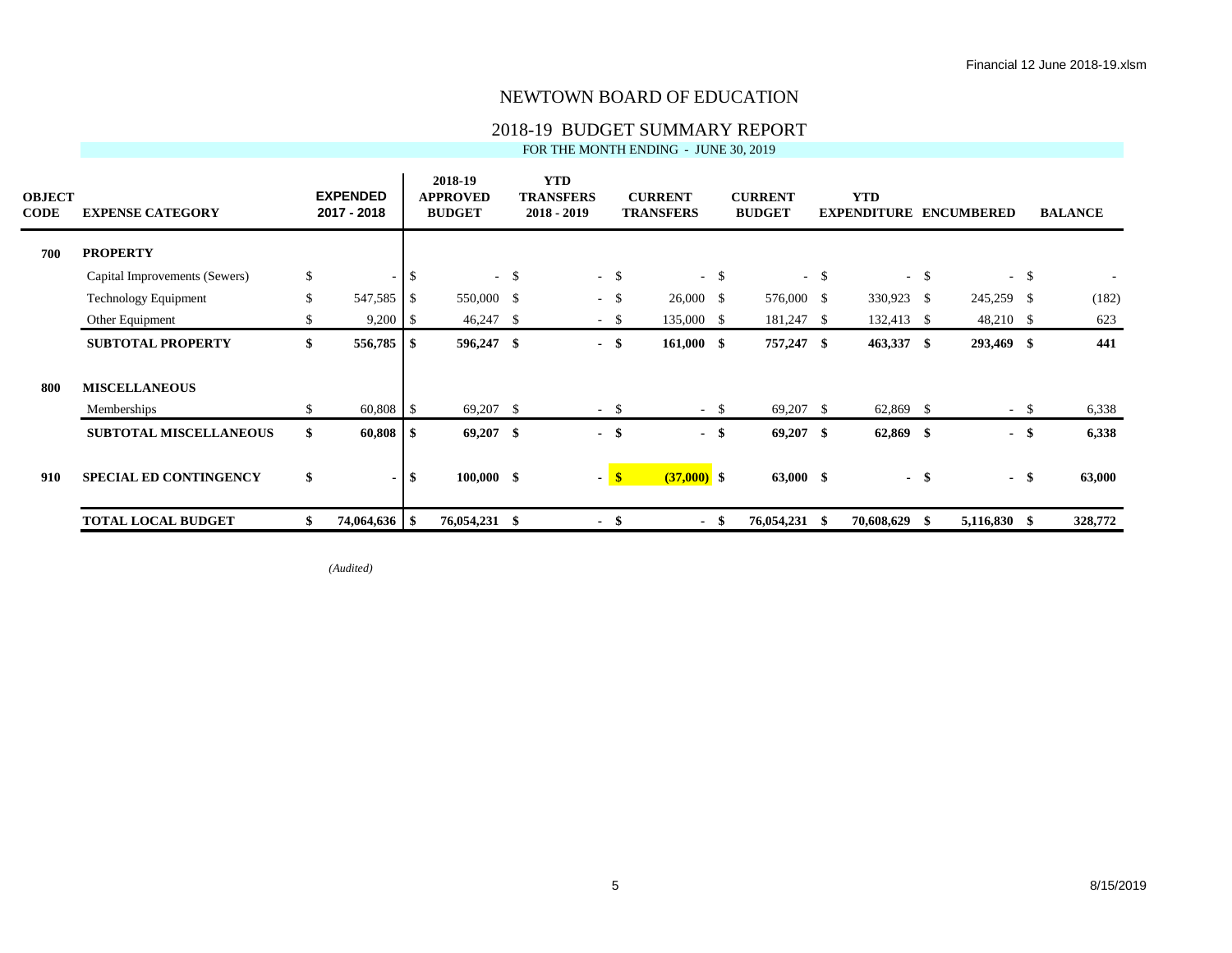### 2018-19 BUDGET SUMMARY REPORT

|             |                         |                 | 2018-19         | <b>YTD</b>       |                  |                |                        |                |
|-------------|-------------------------|-----------------|-----------------|------------------|------------------|----------------|------------------------|----------------|
| OBJECT      |                         | <b>EXPENDED</b> | <b>APPROVED</b> | <b>TRANSFERS</b> | <b>CURRENT</b>   | <b>CURRENT</b> | YTD                    |                |
| <b>CODE</b> | <b>EXPENSE CATEGORY</b> | 2017 - 2018     | <b>BUDGET</b>   | $2018 - 2019$    | <b>TRANSFERS</b> | <b>BUDGET</b>  | EXPENDITURE ENCUMBERED | <b>BALANCE</b> |
|             |                         |                 |                 |                  |                  |                |                        |                |
|             |                         |                 |                 |                  |                  |                |                        |                |

| <b>BOARD OF EDUCATION FEES &amp; CHARGES - SERVICES</b> | 2018-19<br><b>APPROVED</b><br><b>BUDGET</b> | <b>RECEIVED</b> | <b>BALANCE</b> |
|---------------------------------------------------------|---------------------------------------------|-----------------|----------------|
| <b>LOCAL TUITION</b>                                    | \$31,675                                    | \$38,096        | $(\$6,421)$    |
| HIGH SCHOOL FEES FOR PARKING PERMITS                    | \$20,000                                    | \$20,000        | \$0            |
| <b>MISCELLANEOUS FEES</b>                               | \$5,000                                     | \$6,571         | (\$1,571)      |
| TOTAL SCHOOL GENERATED FEES                             | \$56,675                                    | \$64,667        | $(\$7,992)$    |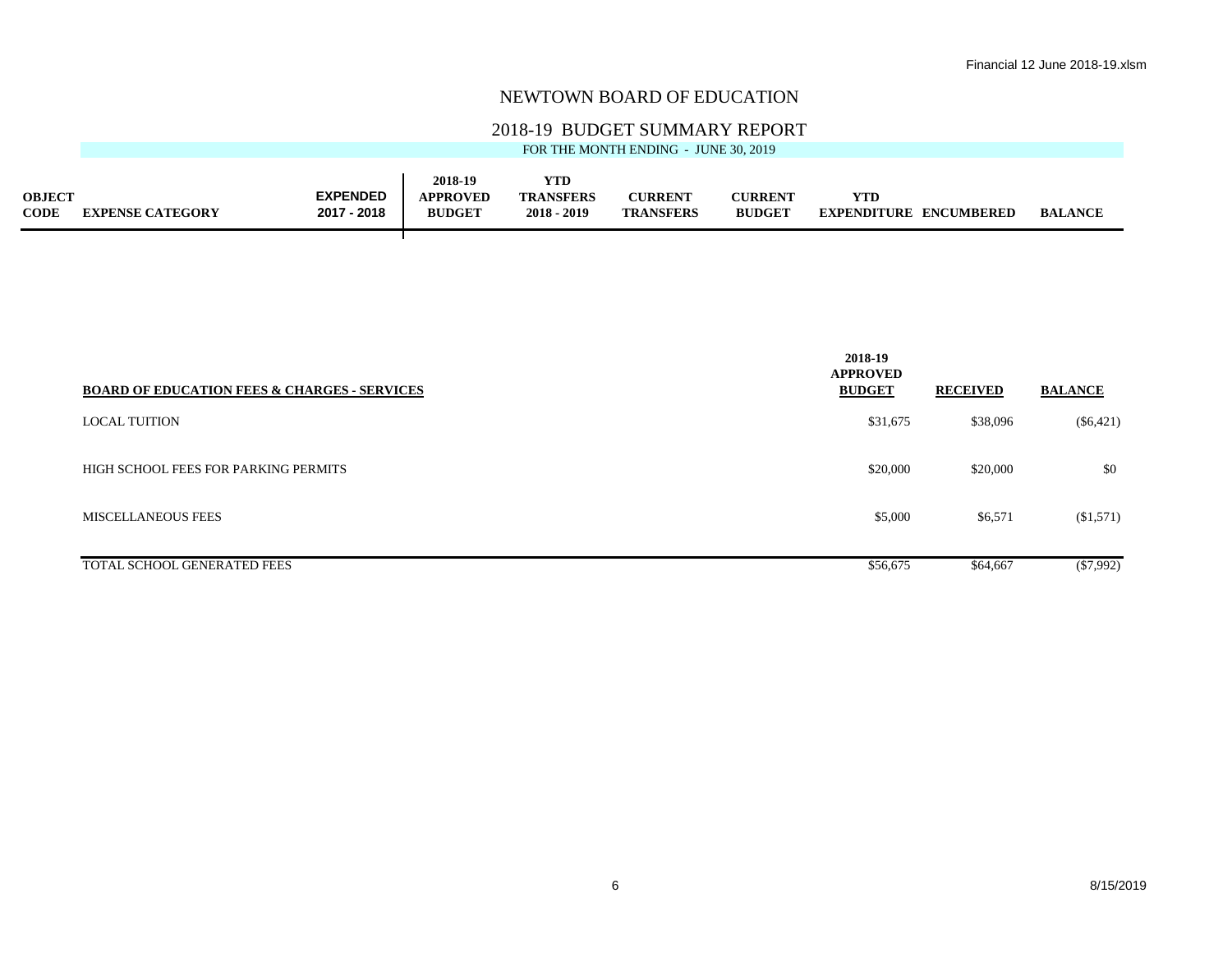## BUDGET SUMMARY REPORT

#### "FOR THE MONTH ENDING - June 30, 2019"

#### **OFFSETTING REVENUE INCLUDED IN ANTICIPATED OBLIGATIONS**

|            | <b>OBJECT EXPENSE CATEGORY</b>                           | <b>BUDGETED</b>                    | <b>REVISION</b>    | <b>REVISED BUDGET</b>                    | <b>1st ESTIMATE</b> | <b>STATE ESTIMATE - 15-Apr</b> | <b>Feb RECEIVED</b>                                          | <b>May ESTIMATED</b>    | <b>Total Est per State</b> |
|------------|----------------------------------------------------------|------------------------------------|--------------------|------------------------------------------|---------------------|--------------------------------|--------------------------------------------------------------|-------------------------|----------------------------|
| 100        | <b>SALARIES</b>                                          | $(49,618)$ \$<br>\$.               |                    | $\mathbb{S}$<br>$(49,618)$ \$            | (65,366)            | (62, 484)<br>- \$              | $(46,857)$ \$<br>\$                                          | $(15,627)$ \$           | (62, 484)                  |
| 200        | <b>EMPLOYEE BENEFITS</b>                                 | $-5$<br>$\mathcal{S}$              |                    | $-$ \$<br>\$                             |                     |                                | <sup>\$</sup>                                                | $-$ \$                  |                            |
| 300        | PROFESSIONAL SERVICES                                    | $(56,105)$ \$<br>\$                |                    | $(56, 105)$ \$                           | (13, 141)           | -\$<br>(7,590)                 | $(5,692)$ \$<br><sup>\$</sup>                                | $(1,898)$ \$            | (7,590)                    |
| 400        | PURCHASED PROPERTY SERV.                                 | $-$ \$<br>\$.                      |                    | $- S$                                    |                     |                                |                                                              | - \$                    |                            |
| 500        | <b>OTHER PURCHASED SERVICES</b>                          | $(1,407,585)$ \$<br>\$             |                    | $(1,407,585)$ \$<br>$\mathbb{S}$         | $(1,399,682)$ \$    | (1, 564, 730)                  | \$<br>$(1,173,361)$ \$                                       | $(391,369)$ \$          | (1, 564, 730)              |
| 600        | <b>SUPPLIES</b>                                          | \$                                 | $\mathbf{\hat{S}}$ | - \$                                     |                     |                                |                                                              | $\mathbf{s}$            |                            |
| 700        | <b>PROPERTY</b>                                          | \$                                 | $\mathcal{S}$      |                                          | $\mathcal{S}$       |                                | $\overline{a}$                                               | $\mathcal{S}$           |                            |
| 800        | <b>MISCELLANEOUS</b>                                     |                                    |                    | \$<br>$-5$                               |                     | \$                             | $\mathbf{\hat{S}}$                                           | $-$ \$                  |                            |
|            |                                                          |                                    |                    |                                          |                     |                                |                                                              |                         |                            |
|            | TOTAL GENERAL FUND BUDGET                                | $$(1,513,308)$ \, \, \,            |                    | $\mathbf{\hat{s}}$<br>$(1,513,308)$ \$   | $(1,478,189)$ \$    | (1,634,804)                    | $\mathbb{S}$<br>$(1,225,910)$ \$                             | $(408, 894)$ \$         | (1,634,804)                |
|            |                                                          |                                    |                    |                                          |                     |                                |                                                              |                         |                            |
| 100        | <b>SALARIES</b>                                          |                                    |                    |                                          |                     |                                |                                                              |                         |                            |
|            | <b>Administrative Salaries</b>                           | \$                                 |                    | \$                                       |                     | $\mathcal{S}$                  |                                                              |                         |                            |
|            | Teachers & Specialists Salaries                          |                                    |                    |                                          |                     | \$                             |                                                              |                         |                            |
|            | Early Retirement                                         |                                    |                    |                                          |                     |                                |                                                              |                         |                            |
|            | Continuing Ed./Summer School                             |                                    |                    |                                          |                     |                                |                                                              |                         |                            |
|            | Homebound & Tutors Salaries                              |                                    |                    |                                          |                     |                                |                                                              |                         |                            |
|            | <b>Certified Substitutes</b>                             |                                    |                    |                                          |                     |                                |                                                              |                         |                            |
|            | Coaching/Activities                                      | \$                                 |                    | $\mathbb{S}$<br>$\mathbb{S}$             |                     | $\mathcal{S}$                  |                                                              |                         |                            |
|            | Staff & Program Development<br><b>CERTIFIED SALARIES</b> | $\overline{\mathcal{S}}$<br>$\sim$ | -\$                | $\mathcal{S}$                            | $\mathcal{S}$       | $\overline{\mathbf{s}}$        | $\mathsf{S}$                                                 | $-$ \$                  | $-1s$                      |
|            | Supervisors/Technology Salaries                          | $\overline{\mathcal{S}}$           |                    | $\mathbf{s}$                             |                     | $\mathcal{S}$                  |                                                              |                         | $\mathcal{S}$              |
|            | Clerical & Secretarial salaries                          | \$                                 |                    |                                          |                     | $\mathcal{S}$                  |                                                              |                         |                            |
|            | <b>Educational Assistants</b>                            | (5,326)                            |                    | $(5,326)$ \$                             | (8, 814)            | (9, 381)<br>\$                 | \$<br>$(7,035)$ \$                                           | $(2,346)$ \$            | (9, 381)                   |
|            | Nurses & Medical advisors                                |                                    |                    |                                          |                     |                                |                                                              |                         |                            |
|            | Custodial & Maint Salaries                               |                                    |                    |                                          |                     | $\mathcal{S}$                  |                                                              |                         |                            |
|            | Non Certified Salary Adjustment                          |                                    |                    |                                          |                     |                                |                                                              |                         |                            |
|            | Career/Job salaries                                      |                                    |                    |                                          |                     |                                |                                                              |                         |                            |
|            | Special Education Svcs Salaries                          | (44, 292)<br>\$                    |                    | $(44,292)$ \$                            | (56, 552)           | (53, 103)<br>-\$               | \$<br>$(39,822)$ \$                                          | $(13,281)$ \$           | (53, 103)                  |
|            | Attendance & Security Salaries                           |                                    |                    |                                          |                     |                                |                                                              |                         |                            |
|            | Extra Work - Non-Cert                                    |                                    |                    |                                          |                     |                                |                                                              |                         |                            |
|            | Custodial & Maint. Overtime                              |                                    |                    |                                          |                     |                                |                                                              |                         |                            |
|            | Civic activities/Park & Rec                              |                                    |                    | \$                                       |                     | \$                             |                                                              |                         |                            |
|            | NON-CERTIFIED SALARIES                                   | $(49,618)$ \$<br>$\mathbb{S}$      |                    | $\overline{\mathbf{s}}$<br>$(49,618)$ \$ | $(65,366)$ \$       | (62, 484)                      | $\sqrt{S}$<br>$(46,857)$ \$                                  | $(15,627)$ \$           | (62, 484)                  |
|            | <b>SUBTOTAL SALARIES</b>                                 | \$<br>$(49,618)$ \$                |                    | $\mathbf{s}$<br>$(49,618)$ \$            | $(65,366)$ \$       | (62, 484)                      | $\mathbf{s}$<br>$(46,857)$ \$                                | $(15,627)$ \$           | (62, 484)                  |
|            |                                                          |                                    |                    |                                          |                     |                                |                                                              |                         |                            |
| <b>200</b> | <b>EMPLOYEE BENEFITS</b>                                 |                                    |                    |                                          |                     |                                |                                                              |                         |                            |
|            | <b>SUBTOTAL EMPLOYEE BENEFITS \$</b>                     | $-$ \$                             |                    | - \$<br>- \$                             |                     | $-$ \$                         | $\overline{\boldsymbol{\theta}}$<br>$\overline{\phantom{0}}$ | $\overline{\mathbf{s}}$ | $-1$ \$                    |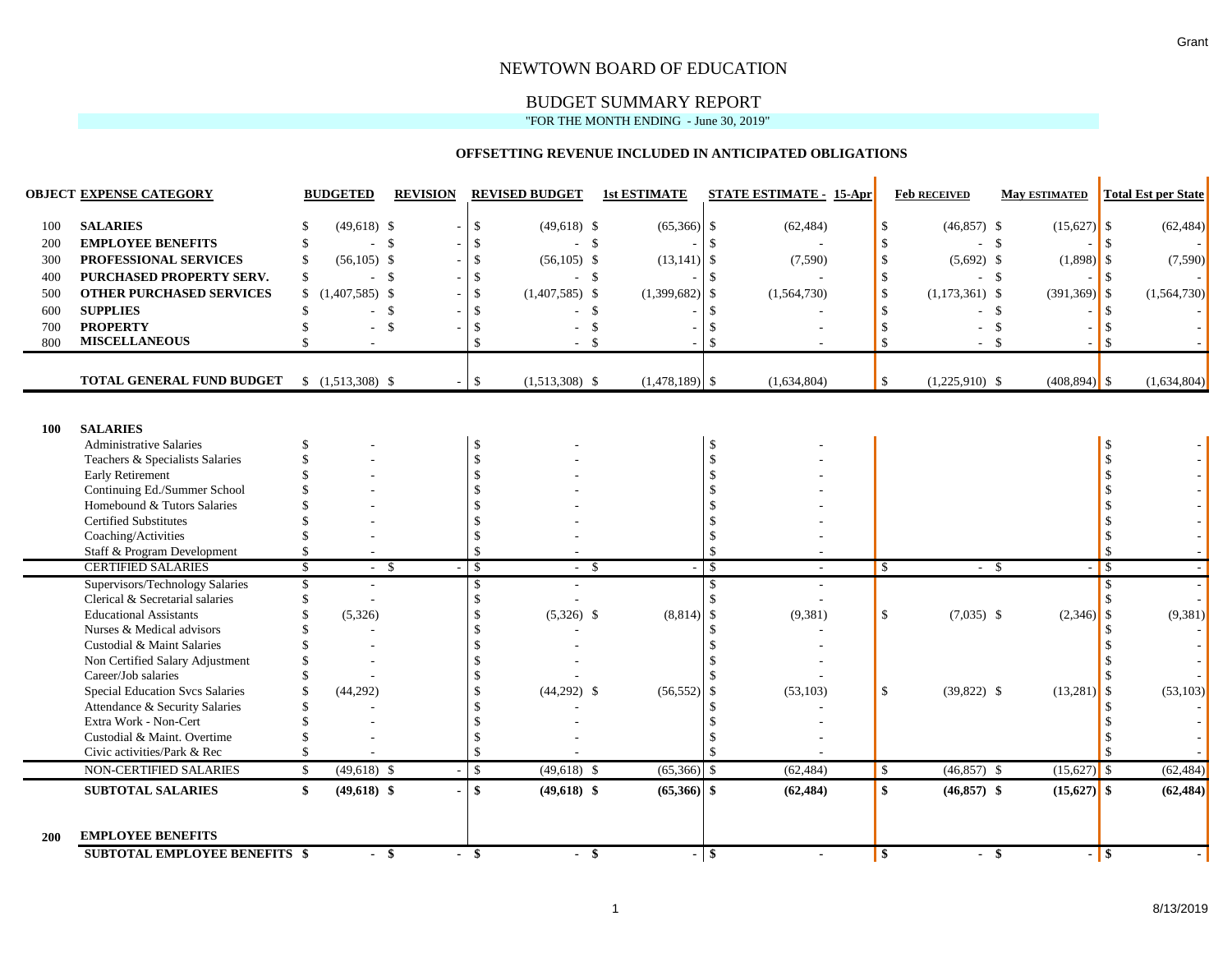#### "FOR THE MONTH ENDING - June 30, 2019"

#### **OFFSETTING REVENUE INCLUDED IN ANTICIPATED OBLIGATIONS**

|     | <b>OBJECT EXPENSE CATEGORY</b>                                                          | <b>BUDGETED</b>                         | <b>REVISION</b> |                    | <b>REVISED BUDGET</b>    | <b>1st ESTIMATE</b> |               | <b>STATE ESTIMATE - 15-Apr</b> |                                 | <b>Feb RECEIVED</b> | <b>May ESTIMATED</b> |              | <b>Total Est per State</b> |
|-----|-----------------------------------------------------------------------------------------|-----------------------------------------|-----------------|--------------------|--------------------------|---------------------|---------------|--------------------------------|---------------------------------|---------------------|----------------------|--------------|----------------------------|
| 300 | PROFESSIONAL SERVICES<br>Professional Services<br>Professional Educational Ser.         | \$<br>(56, 105)<br>\$<br>$\overline{a}$ |                 | $\mathbf{\hat{S}}$ | $(56,105)$ \$<br>$\sim$  | $(13,141)$ \$       | $\mathcal{S}$ | (7,590)                        | \$                              | $(5,692)$ \$        | $(1,898)$ \$         |              | (7, 590)                   |
|     | <b>SUBTOTAL PROFESSIONAL SVCS</b>                                                       | - \$<br>$(56,105)$ \$                   |                 | $\mathbf{s}$       | $(56, 105)$ \$           | $(13,141)$ \$       |               | (7,590)                        | \$                              | $(5,692)$ \$        | $(1,898)$ \$         |              | (7,590)                    |
| 400 | <b>PURCHASED PROPERTY SVCS</b>                                                          |                                         |                 |                    |                          |                     |               |                                |                                 |                     |                      |              |                            |
|     | <b>SUBTOTAL PUR. PROPERTY SER. \$</b>                                                   |                                         | $-$ \$          | $\mathbf{s}$       |                          |                     | \$            |                                | \$                              | $-$ \$              |                      | $\mathbf{s}$ |                            |
| 500 | <b>OTHER PURCHASED SERVICES</b><br><b>Contracted Services</b>                           | \$                                      |                 |                    |                          |                     | -\$           |                                |                                 |                     |                      |              |                            |
|     | <b>Transportation Services</b><br>Insurance - Property & Liability<br>Communications    | \$<br>(348, 975)                        |                 |                    | $(348,975)$ \$           | (305, 446)          | -\$<br>S.     | (314, 367)                     | \$                              | $(235,737)$ \$      | $(78, 630)$ \$       |              | (314, 367)                 |
|     | <b>Printing Services</b><br>Tuition - Out of District<br>Student Travel & Staff Mileage | \$<br>(1,058,610)<br>\$                 |                 | \$                 | $(1,058,610)$ \$         | (1,094,236)         | -\$<br>\$     | (1,250,363)                    | \$                              | $(937, 624)$ \$     | $(312,739)$ \$       | -8           | (1,250,363)                |
|     | SUBTOTAL OTHER PURCHASED SI \$ (1,407,585) \$                                           |                                         |                 | \$                 | $(1,407,585)$ \$         | $(1,399,682)$ \$    |               | (1,564,730)                    | \$                              | $(1,173,361)$ \$    | $(391,369)$ \$       |              | (1,564,730)                |
| 600 | <b>SUPPLIES</b>                                                                         |                                         |                 |                    |                          |                     |               |                                |                                 |                     |                      |              |                            |
|     | <b>SUBTOTAL SUPPLIES</b>                                                                | \$                                      | $-$ \$          | $\mathbf{s}$       | $-$ \$                   |                     | $\mathbf{s}$  |                                | \$                              | - \$                |                      | $\mathbf{s}$ |                            |
| 700 | <b>PROPERTY</b>                                                                         |                                         |                 |                    |                          |                     |               |                                |                                 |                     |                      |              |                            |
|     | <b>SUBTOTAL PROPERTY</b>                                                                | \$                                      | $-$ \$          | $\mathbf{\hat{s}}$ | $-$ \$                   |                     | $\mathbf{s}$  |                                | $\boldsymbol{\hat{\mathbf{s}}}$ | - \$                |                      | \$           |                            |
| 800 | <b>MISCELLANEOUS</b><br>Memberships                                                     |                                         |                 |                    |                          |                     |               |                                |                                 |                     |                      |              |                            |
|     | <b>SUBTOTAL MISCELLANEOUS</b>                                                           | \$                                      | $-$ \$          | $\mathbf{s}$       | $-$ \$                   |                     | $\mathbf{s}$  |                                | \$                              | $-$ \$              |                      | $\mathbf{s}$ |                            |
|     | <b>TOTAL LOCAL BUDGET</b>                                                               | $$(1,513,308)$ \$                       |                 | $\mathbf{s}$       | $(1,513,308)$ \$         | (1,478,189)         | $\mathbf{s}$  | (1,634,804)                    | $\mathbf{s}$                    | $(1,225,910)$ \$    | $(408, 894)$ \$      |              | (1,634,804)                |
|     |                                                                                         |                                         |                 |                    |                          |                     |               |                                |                                 | 75%                 | 25%                  |              | 100%                       |
|     | Excess Cost and Agency placement Grants are budgeted at 75%.                            |                                         |                 | \$                 | (1,513,308)              |                     |               |                                |                                 |                     |                      |              |                            |
|     | The May State grant is at 73.62% on eligible expenditures for this year.                |                                         |                 |                    |                          |                     | $\mathcal{S}$ | (1,634,804)                    |                                 |                     |                      |              | (1,634,804)                |
|     |                                                                                         |                                         |                 |                    | Additional beyond budget |                     |               |                                | $\mathbf{\hat{S}}$              | 121 496             |                      |              |                            |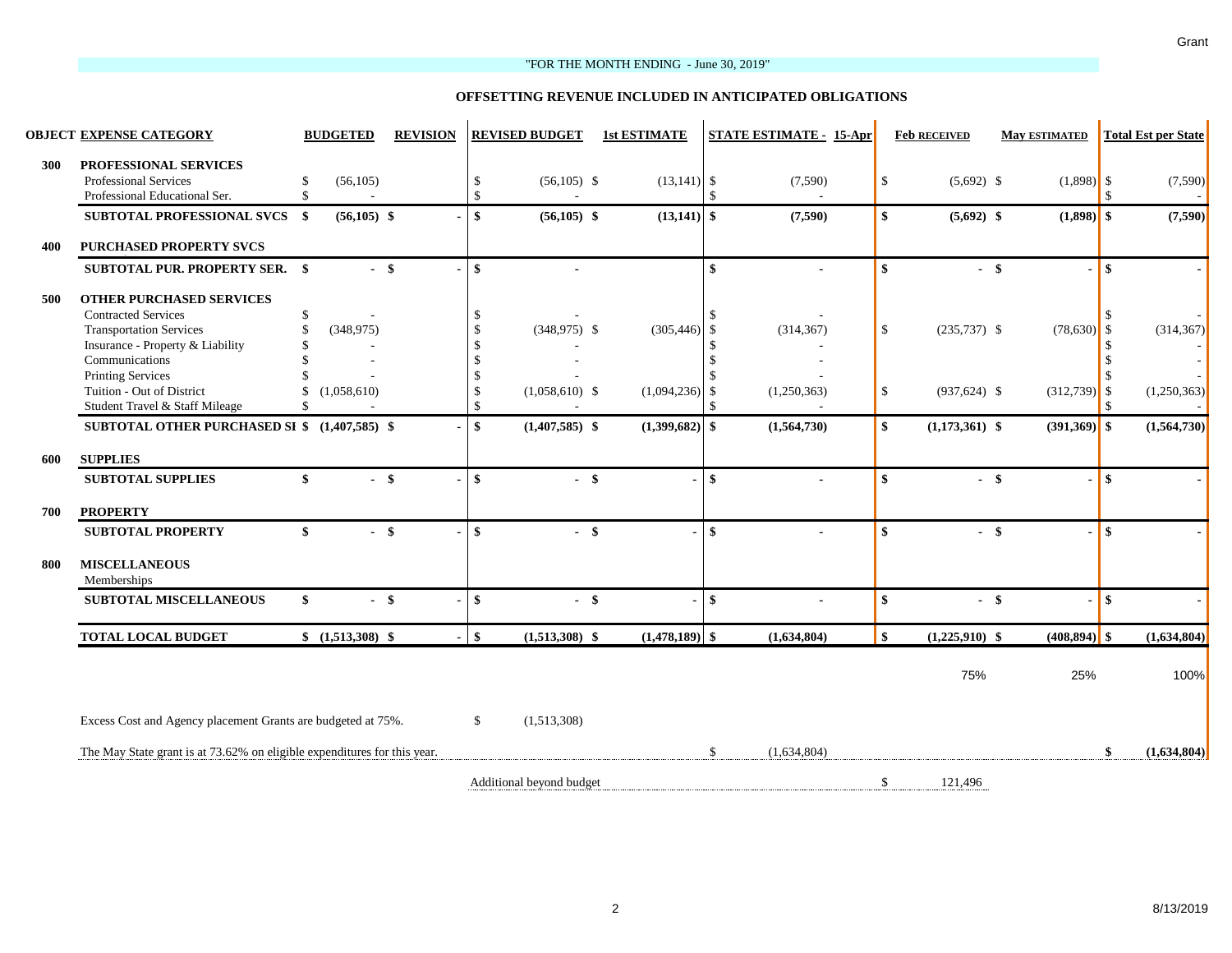# $2018 - 2019$ NEWTOWN BOARD OF EDUCATION FINAL TRANSFERS RECOMMENDED **FOR JUNE 30, 2019**

|          | ______<br><b>FROM</b>              | ______                                   |               |
|----------|------------------------------------|------------------------------------------|---------------|
| . AMOUNT | <b>HDESCRIPTION</b><br><b>CODE</b> | <b>CODE.</b><br>SCRIPTION<br><b>IDES</b> | <b>REASON</b> |

### **A DMINISTE A TIVE**

 $\frac{\sin\theta}{\sin\theta} = \sin\theta$ 

| ADINIUND I INA LLY E                                                                                                        |                                                                           |                                                                                                                                                                                                                                                                                                                                                      |     |                                               |                                                                                                                  |
|-----------------------------------------------------------------------------------------------------------------------------|---------------------------------------------------------------------------|------------------------------------------------------------------------------------------------------------------------------------------------------------------------------------------------------------------------------------------------------------------------------------------------------------------------------------------------------|-----|-----------------------------------------------|------------------------------------------------------------------------------------------------------------------|
| \$3,000                                                                                                                     | 100                                                                       | <b>CERTIFIED SUBSTITUTES</b>                                                                                                                                                                                                                                                                                                                         | 100 | COACHING/ACTIVITIES                           | TO COVER COACHING & ACTIVITIES SALARIES FOR REED, MIDDLE<br>SCHOOL AND HIGH SCHOOL                               |
| \$12,000                                                                                                                    | 100                                                                       | <b>CERTIFIED SUBSTITUTES</b>                                                                                                                                                                                                                                                                                                                         | 100 | <b>STAFF &amp; PROGRAM DEVELOPMENT</b>        | TO COVER CERTIFIED EXTRA WORK FOR SPECIAL EDUCATION AND<br>STAFF DEVELOPMENT                                     |
| \$30,000                                                                                                                    | 100                                                                       | SUPERVISORS/TECHNOLOGY SALARIES                                                                                                                                                                                                                                                                                                                      | 100 | <b>CUSTODIAL &amp; MAINTENANCE OVERTIME</b>   | TO COVER COST OF CUSTODIAL OVERTIME FOR THE YEAR AT SANDY<br>HOOK, REED AND THE HIGH SCHOOL                      |
| \$7,000                                                                                                                     | 100                                                                       | SUPERVISORS/TECHNOLOGY SALARIES                                                                                                                                                                                                                                                                                                                      | 100 | CIVIC ACTIVITIES/PARK & REC.                  | TO COVER CUSTODIAL SERVICES FOR PARK AND REC.                                                                    |
| \$4,000<br>\$14,000<br>\$16,000                                                                                             | 200<br>200<br>200                                                         | MEDICAL & DENTAL EXPENSES<br><b>FICA &amp; MEDICARE</b><br>UNEMPLOYMENT & EMPLOYEE ASSIST.                                                                                                                                                                                                                                                           | 200 | <b>PENSIONS</b>                               | TO COVER PENSION COST FOR THE YEAR                                                                               |
| \$11,000                                                                                                                    | 200                                                                       | UNEMPLOYMENT & EMPLOYEE ASSIST.                                                                                                                                                                                                                                                                                                                      | 200 | <b>WORKERS COMPENSATION</b>                   | FOR AUDIT ADJUSTMENT TO WORKERS COMPENSATION INSURANCE                                                           |
| \$40,000<br>\$23,000<br>\$3,000<br>\$5,000<br>\$12,000<br>\$6,000                                                           | 300<br>300<br>400<br>400<br>400<br>400                                    | <b>PROFESSIONAL SERVICES</b><br><b>PROFESSIONAL EDUCATIONAL SERVICES</b><br>BUILDINGS & GROUNDS SERVICES<br>UTILITY SERVICES - WATER & SEWER<br><b>EQUIPMENT REPAIRS</b><br><b>RENTALS - BUILDINGS &amp; EQUIPMENT</b>                                                                                                                               | 400 | <b>BUILDING, SITE &amp; EMERGENCY REPAIRS</b> | TO COVER COST OF EMERGENCY REPAIRS THROUGHOUT THE<br><b>DISTRICT</b>                                             |
| \$37,000                                                                                                                    | 910                                                                       | SPECIAL ED CONTINGENCY                                                                                                                                                                                                                                                                                                                               | 500 | TUITION - OUT OF DISTRICT                     | TO COVER ADDITIONAL OUT OF DISTRICT TUITION COSTS                                                                |
| \$44,000                                                                                                                    | 600                                                                       | <b>ELECTRIC</b>                                                                                                                                                                                                                                                                                                                                      | 600 | <b>INSTRUCTIONAL &amp; LIBRARY SUPPLIES</b>   | TO PURCHASE FOUNDATIONS CLASSROOM SETS FOR CURRICULUM<br><b>DEVELOPMENT</b>                                      |
| \$26,000                                                                                                                    | 500                                                                       | TRANSPORTATION SERVICES                                                                                                                                                                                                                                                                                                                              | 700 | TECHNOLOGY EQUIPMENT                          | TO PURCHASE CHROMEBOOKS AND CARTS                                                                                |
| \$4,000<br>\$1,000<br>\$11,000<br>\$35,000<br>\$4,000<br>\$16,000<br>\$15,000<br>\$8,000<br>\$21,000<br>\$11,000<br>\$9,000 | 100<br>300<br>500<br>500<br>500<br>500<br>500<br>600<br>600<br>600<br>600 | ICERTIFIED SUBSTITUTES<br><b>PROFESSIONAL EDUCATIONAL SERVICES</b><br><b>CONTRACTED SERVICES</b><br><b>TRANSPORTATION SERVICES</b><br>INSURANCE - PROPERTY & LIABILITY<br><b>COMMUNICATIONS</b><br><b>STUDENT TRAVEL &amp; STAFF MILEAGE</b><br><b>PLANT SUPPLIES</b><br><b>ELECTRIC</b><br><b>FUEL OIL</b><br><b>FUEL FOR VEHICLES &amp; EQUIP.</b> | 700 | OTHER EQUIPMENT                               | TO PROVIDE FUNDS FOR SECURITY EQUIPMENT, MAINTENANCE<br>VEHICLE, SPECIAL ED. CHROMEBOOKS AND CLASSROOM FURNITURE |

8/16/2019